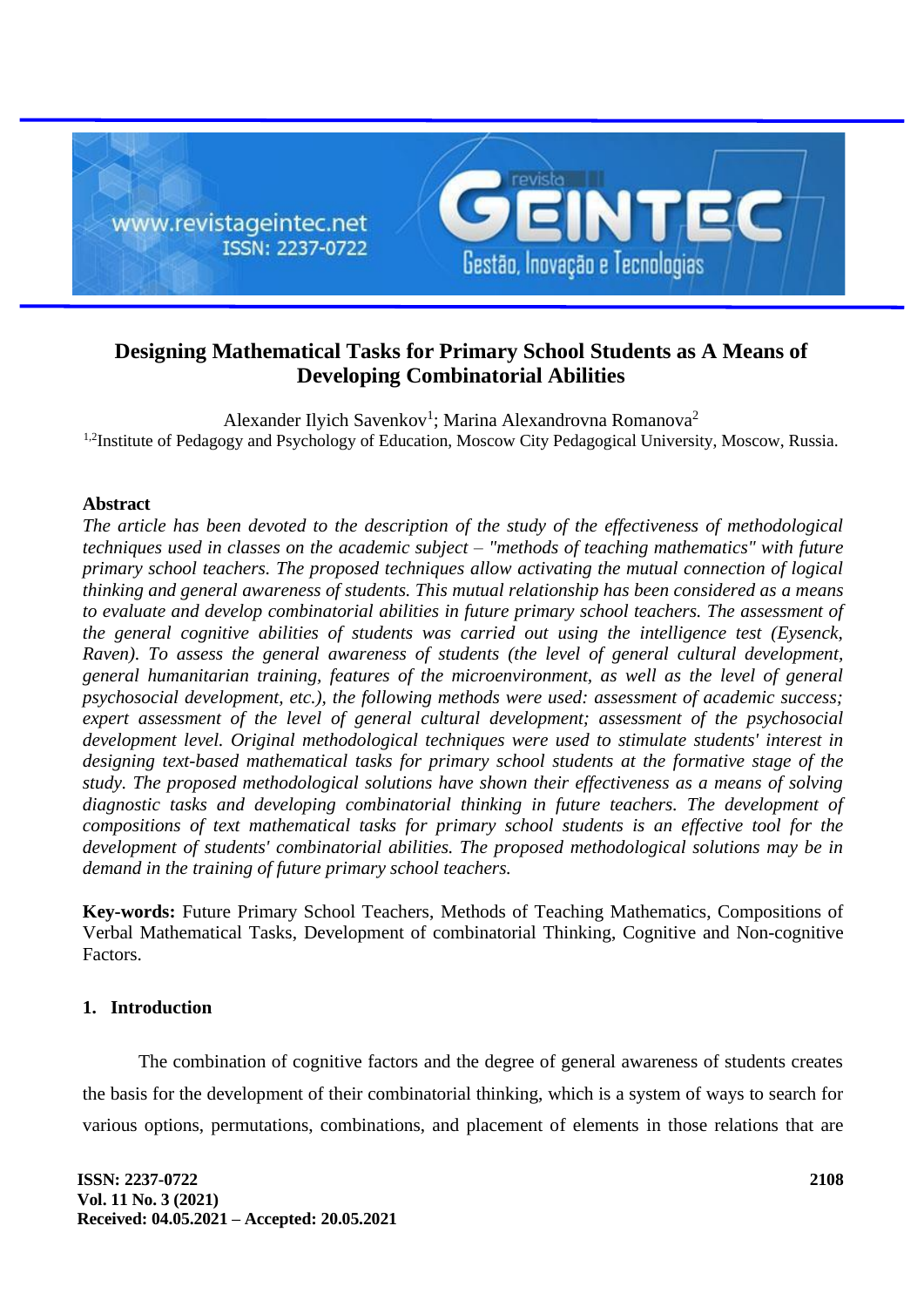determined by the conditions of the task and its purpose. Developed combinatorial thinking, combining the ability to think logically and simultaneously mobilize all their non-cognitive resources, is an important condition for the success of students in their future professional activities in the field of primary education. Concerning the relevance of the problem of the development of combinatorial thinking, researchers first of all pay attention to the close connection between the ability to solve tasks using combinatorial abilities, with the academic and general success of a person in life [R.A. Kutbiddinova, A.A. Eromasova and M.A. Romanova, 2016; D.J. Purpura and S.A. Schmitt, 2019; B. Rittle-Johnson, E.L. Zippert and K.L. Boice, 2019; V.I. Gliesburg, 2019; A.N. Kalinchenko and M.A. Romanova, 2020; V.M. Postavnev, I.V. Postavneva, A.M. Dvoinin and M.A. Romanova, 2020, etc.].

Combinatorial abilities in the conditions of everyday pedagogical activity are required for a modern teacher to solve a variety of professional tasks, both theoretical and practical. Important evidence of the development of the combinatorial abilities of the individual is the productivity of thinking when solving tasks of the divergent type. It creates opportunities to achieve an original result by analyzing, comparing, and combining a large number of options [T.N. Tikhomirova, 2015; A.I. Savenkov and M.A. Romanova, 2020, etc.]. Therewith, the productivity of thinking is only one of the conditions for developed combinatorial thinking. The ability of the individual to produce new, nonbanal, in the full sense of the word, original ideas is fundamentally important here. No less important in the process of combinatorial thinking is the ability to use different decision strategies. In addition, it is important to be able to bring these original ideas, obtained as a result of the development of a large number of original ideas using fundamentally different strategies, to a product suitable for use [E.A. Valueva and D.V. Ushakov, 2017; E.I. Shcheblanova, 2017; А.I. Savenkov, S.I. Karpova and E.I. Sukhova, 2018; B. Vucichevich and N.B. Shumakova, 2020, etc.]. In our case, such a product is mathematical, text-based tasks for primary school students, which allow children to be keen on mathematics, to demonstrate to them that mathematics is not a boring science, it can be extremely interesting.

#### **2. Theoretical Basis**

Philosophical and psychological research on the inseparable connection of the cognitive and psychosocial spheres of personality has a long tradition in Russian psychological science. The problem of the inseparable connection between intellect and effect was first identified in Russian psychology by L.S. Vygotsky and developed by his students and followers (M.Ya. Basov, V.V.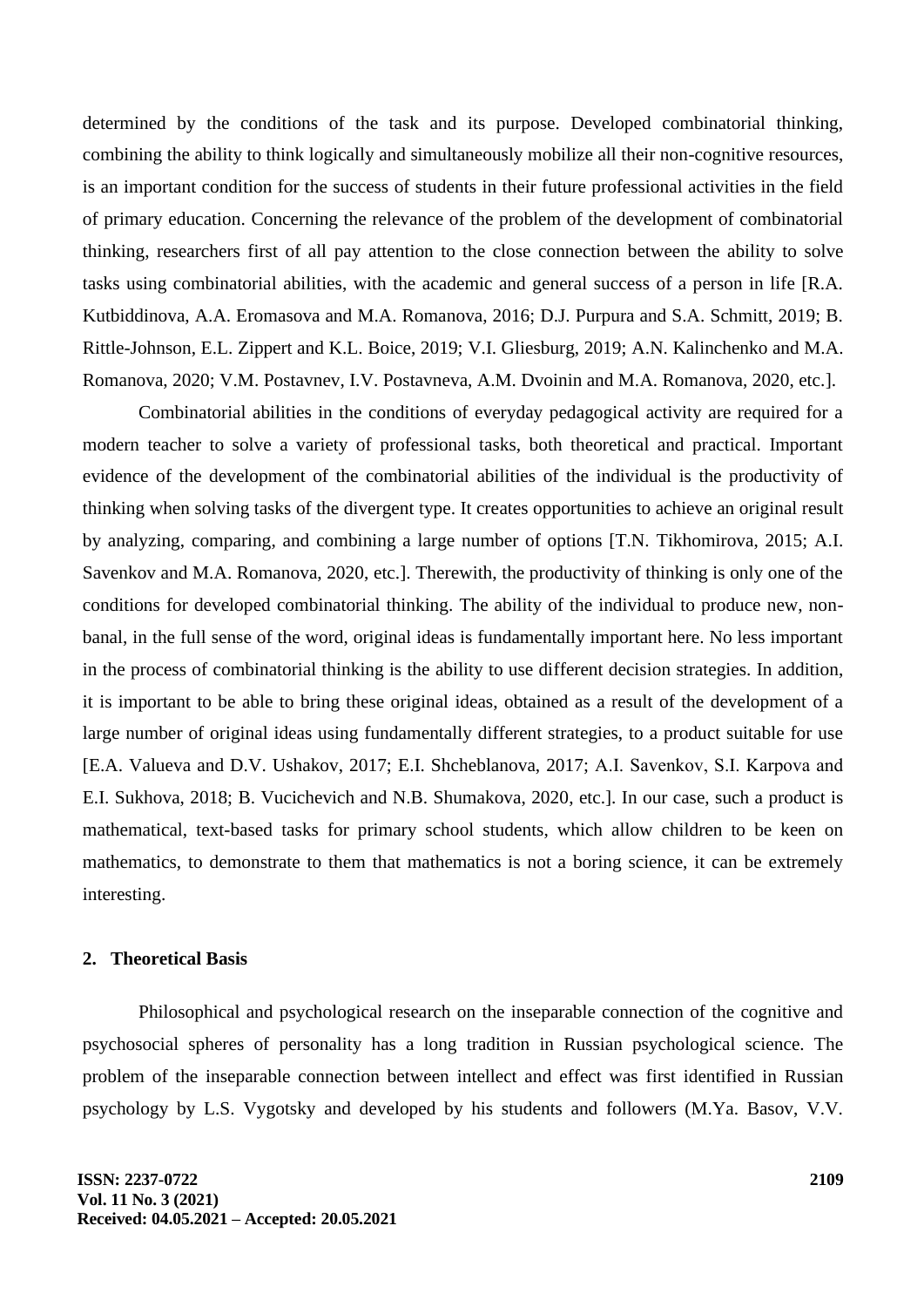Davydov, V.P. Zinchenko, A.M. Matyushkin, V.V. Rubtsov, and others). Modern psychologists, sharing M. Polanyi's idea of personal knowledge, emphasize that the properties of objects that are outside our field of vision and are not consciously perceived, inaccessible to conscious control, do not disappear without a trace, they become the basis of intuitive experience that appears regardless of the desire of the individual, who subsequently will necessarily manifest itself in thinking and behavior [M. Polanyi, 1985; D. Berry and D. Broadbent, 1995; B.M. Velichkovsky, G.G. Knyazev, E.A. Valueva and D.V. Ushakov, 2019; and etc.].

However, studies devoted to the research of the factors that determine the cognitive productivity of an individual in the process of solving divergent tasks indicate well-known discrepancies among specialists. Some researchers argue that the main role is played by cognitive factors (R. Sternberg; E. L Grigorenko, 2019; T. N. Tikhomirova, Yu.V. Kuzmina and S.B. Malykh, 2020, etc.). Other researchers believe that non-cognitive factors are the main condition for success in these processes [S. Agnoli and others 2012; A.I. Savenkov and M.A. Romanova, 2009; J. Baptista and others, 2016; A. I. Savenkov, S. I. Karpova and E.I. Sukhova, 2018; T. N. Banshchikova, M. P. Sokolovskii and V.I. Morosanova, 2020; and others], among which are motivation, self-confidence, the style of attribution of successes and failures, etc.

Our research was based on the idea that a combination of two characteristics is of particular importance for the development of combinatorial abilities in future teachers: logical, consistent, unidirectional thinking, which develops in training, as a rule, at a conscious level and is the basis for the acquisition of declarative knowledge, and implicit, hidden in the depths of the subconscious, knowledge acquired in the course of general psychosocial development and the development of students in a variety of academic disciplines. Therefore, the main factors for the development of students' combinatorial thinking, along with cognitive ones, should be considered as the factors of students' general awareness: general humanitarian training, the breadth of interests and the degree of awareness in various fields of knowledge, the degree of success in mastering subjects of general scientific, general professional and special training.

#### **3. Methods**

The main participants in our study conducted in 2020 were undergraduate and graduate students of the Moscow City Pedagogical University, studying in the profiles of "primary education", training areas: "pedagogical education" and "psychological and pedagogical education". The total number of future primary school teachers who participated in our work – 132 people who worked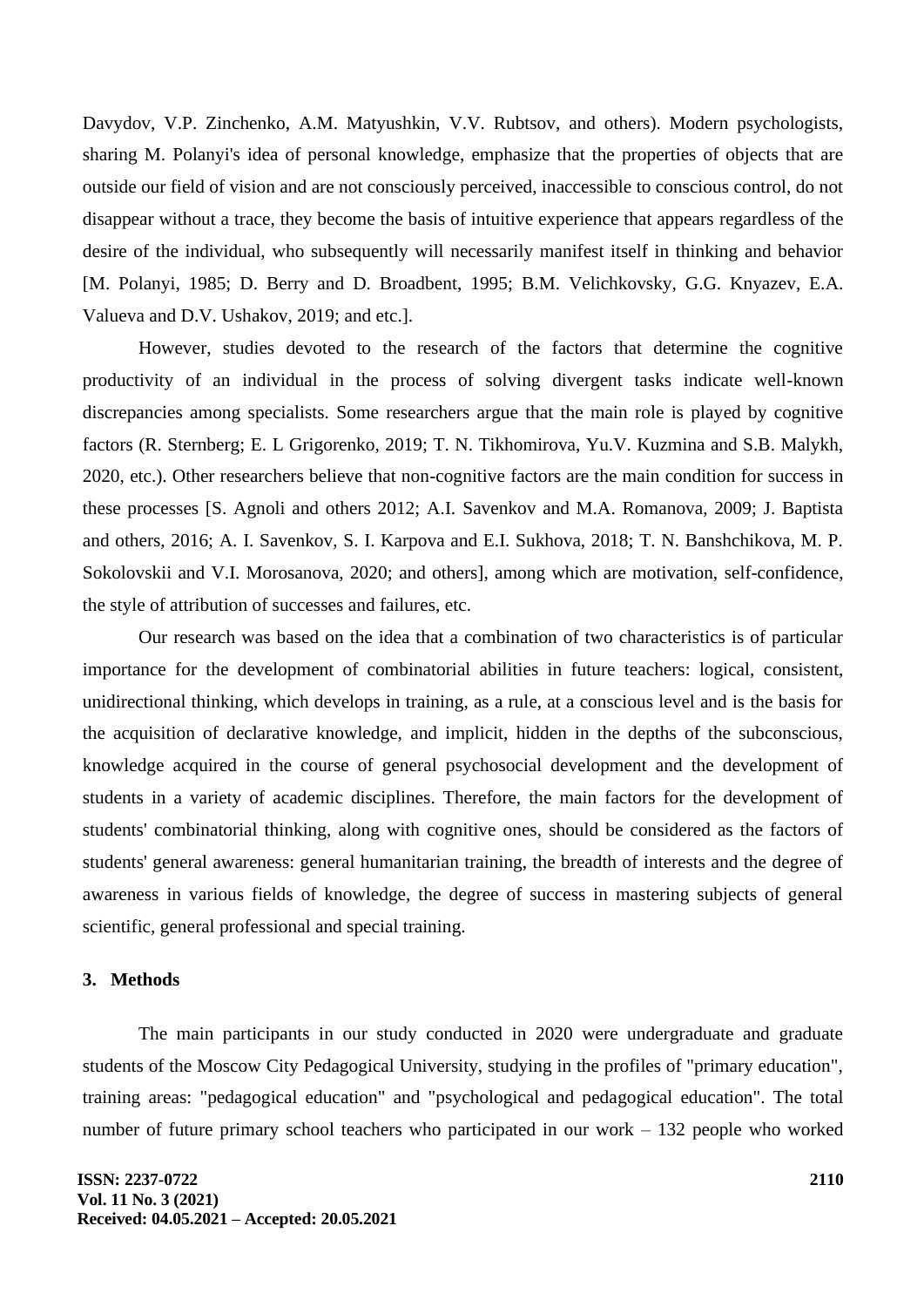under the guidance of three teachers of the training module – methods of teaching mathematics in primary school.

The assessment of the development level of students' abilities to logical, consistent, unidirectional thinking was carried out based on computer testing. J. Raven's test (computer version) was used for this purpose. The level of general intellectual development was determined by standard tests of intelligence, which allow obtaining the coefficients of the intellectual development of the subjects in quantitative terms (G. Eysenck's Intelligence Test).

Two groups of factors of general awareness of future primary school teachers – general humanitarian training and breadth of interests – were evaluated by experts in the course of interviews and observations. The average indicator for each parameter was calculated for each student to increase the degree of objectivity of the assessment given by experts. The third group of parameters – "the degree of success in the development of academic subjects" – was determined by the marks of students received during the development of the main educational programs.

Based on the theoretical provisions outlined above, we have adjusted the programs of the academic disciplines of the training modules: "Methods of teaching mathematics in primary school" and "Professional and personal development of the future teacher using information technologies". The structural elements of methodological support for the classroom and independent work of students were revised and clarified, and the technological maps of the studied disciplines were revised ("Methodological foundations of teaching mathematics", "Methods of teaching tasks solving in primary school").

We used methodological tasks that require independence of thinking, originality, ingenuity, and a high degree of novelty along with the classical methods of forming teachers' methodological skills related to teaching mathematics to younger students. As it turned out, the process of developing the future teacher's combinatorial skills, the ability to develop original plots of text mathematical tasks and solve these tasks in different ways, to think creatively is much more difficult than the process of mastering the main content of the initial course of mathematics and developing their style of theoretical thinking. It was possible to overcome the problem by setting psychological, pedagogical, and methodological tasks that require the direct application of such a style of thinking.

The obtained results were processed by statistical analysis methods. To analyze the relationship and interaction between the scales, J. Raven's test (computer version), G. Eysenck's intelligence test, correlation, and variance analysis were used.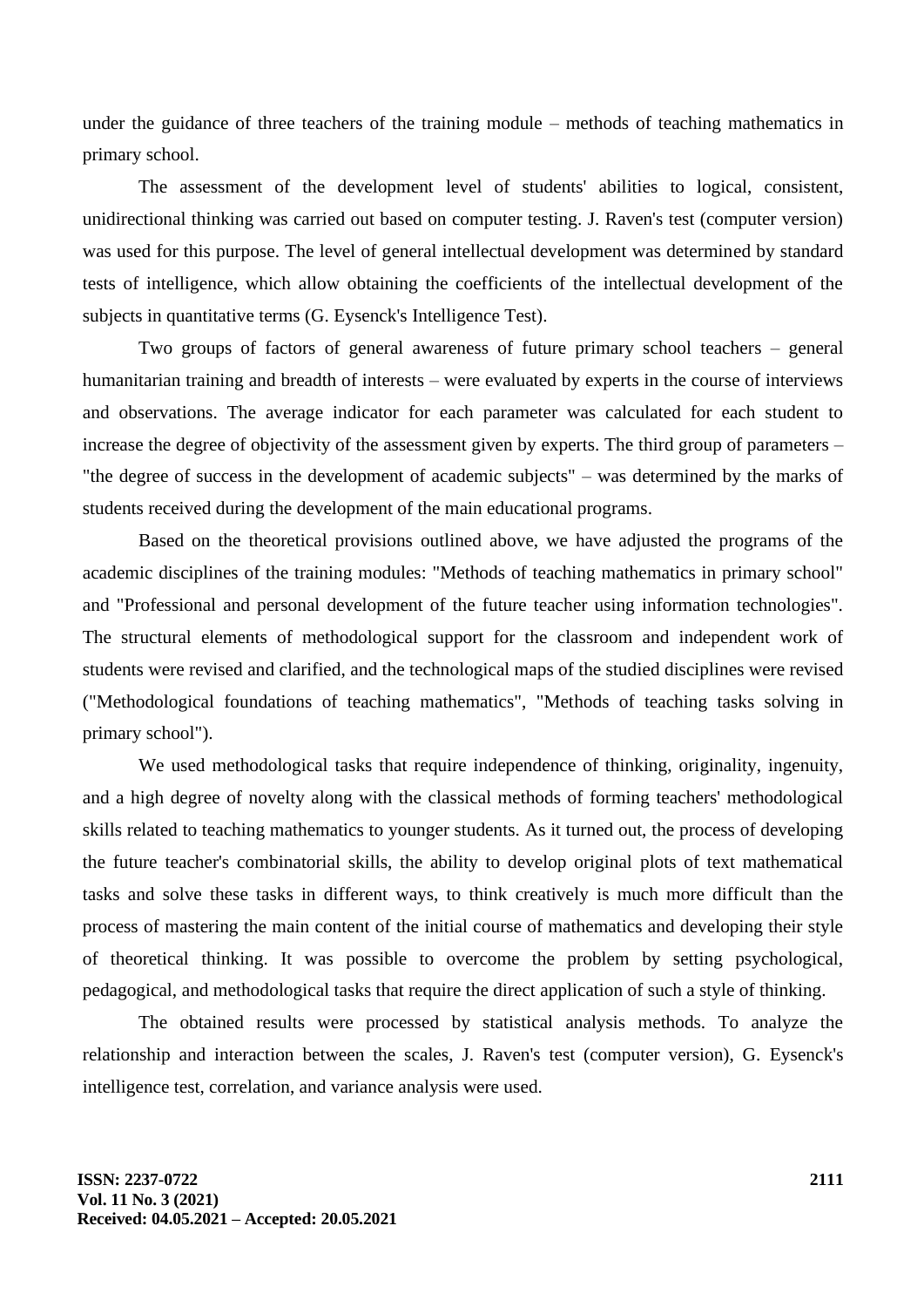### **4. Results**

The greatest effect was achieved by tasks related to the development of compositions of mathematical tasks. Students, having mobilized their knowledge, constructed original plots of typical mathematical tasks; texts of tasks of increased complexity, as well as complex mathematical tasks in the PISSA format. These tasks allowed stimulating their abilities to divergent thinking allowed developing combinatorial abilities through competencies in the fields of algebra, geometry, mathematical analysis, and mathematical statistics, as well as general humanitarian training and awareness of the processes and phenomena of modern life.

We will illustrate the results of the experimental work with examples of the original texts of tasks that were constructed by students during the training.

Attention should be paid to texts based on works that are included in the circle of classroom and extracurricular reading or cartoons and help develop the reader's interest in younger students. As well as informative texts that expand horizons, with elements of storytelling. Here are some examples of such texts.

"Baron Munchausen told 22 incredible stories about the first trip to the moon, 17 stories about how he saved his bees from bears and 32 stories about a fight with a bear. How many stories did Baron Munchausen tell in total? " (Based on the Russian animated film "The Adventures of Baron Munchausen" by the Soyuzmultfilm film studio).

The Frog-Traveler Monument in Tomsk (Russia) is the smallest monument in the world. The height of this tiny bronze frog is 66 mm smaller than the statue of Chizhik-Pyzhik in St. Petersburg (Russia). What is the height of the smallest monument in the world, if the height of the "Chizhik-Pyzhik" is 11 cm?

Robot animals are used for filming wildlife films. It took 24 moving parts to create a "spy" of a wild dog, and it took 6 more only for the head of an orangutan. How many moving parts are there in the head of an orangutan robot?

Two jockeys at the races agreed that the winner will be the one whose horse comes to the finish line last. None of them dared to move after the start, for fear of losing. What advice would you give to these jockeys so that they can start racing following the agreement?

The tasks of local lore content related to the history of the native land are interesting. Students constructed sets of tasks connected by one thematic line. An example is a series of tasks of one of the students who took part in the study, Victoria M.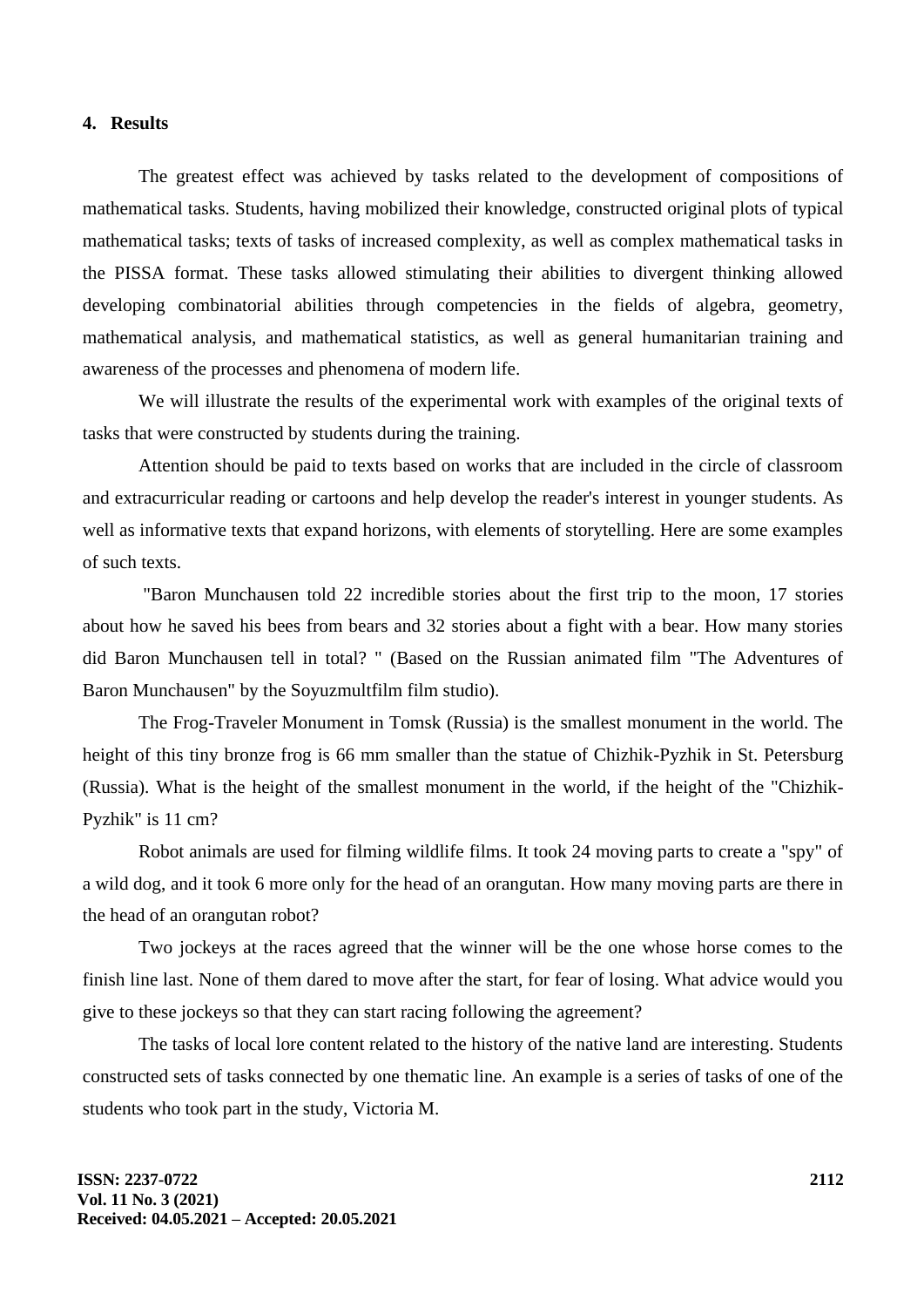"Korolev is a small city in the Moscow region, but it is called the space capital of Russia. It was founded on December 26, 1938, and was called Kaliningrad. Since July 8, 1996, the city has been named after the scholar and designer in the field of rocket science and cosmonautics, Academician S.P. Korolev. How many years has the city been named Kaliningrad?".

"Sergei Pavlovich Korolev is a Soviet scholar and designer of rocket and space systems. He was born on January 12, 1907. He developed his first aircraft at the age of  $17 - a$  non-motorized aircraft. He created the first spacecraft, Vostok-1, thirty-seven years later, on which the first flight into space was made. In what year was the first space flight made?".

"A monument has been unveiled in the city of Korolev in honor of the launch of the first Earth-satellite vehicle. Many call it the symbol of the city. The height of the monument is 24 m 48 cm: the granite pedestal of the monument is 14 m, the steel spire piercing the sphere is 10 m, the rest is a model of the satellite. What is the length of the satellite mock-up diameter? "

A whole series of text tasks was created to organize and conduct the All-Russian online quiz for primary school students "Regions of Russia". We present a text about the nature reserves of the Moscow region as an illustration.

"According to the geographical dictionary" All Moscow Region", the National Park "Zavidovo" is a nature reserve located in two regions, Tver and Moscow region. Its total area is 125 hectares\*. Of these, 68 hectares are located in the Tver region. What is the area of a part of the reserve in the Moscow region (Russia)?"

A significant indicator of the combinatorial style of thinking is that the development of the text itself and the methods of solving the resulting tasks is carried out based on the multiplicity and variety of subjects for composing their compositions, on the one hand, and the limitations caused by the content of the initial course of mathematics, on the other. Therefore, this activity is directly related to the manifestation of a combinatorial style of thinking, in which the search for solutions is not random and "insight" occurs not only based on intuition.

## **5. Discussion**

The empirical part of the study aimed to clarify the relationship and mutual influence of combinatorial abilities, which are manifested in the development of original compositions of verbal mathematical tasks for primary school students and the general awareness of the student, his/her competence in different spheres of life and activity.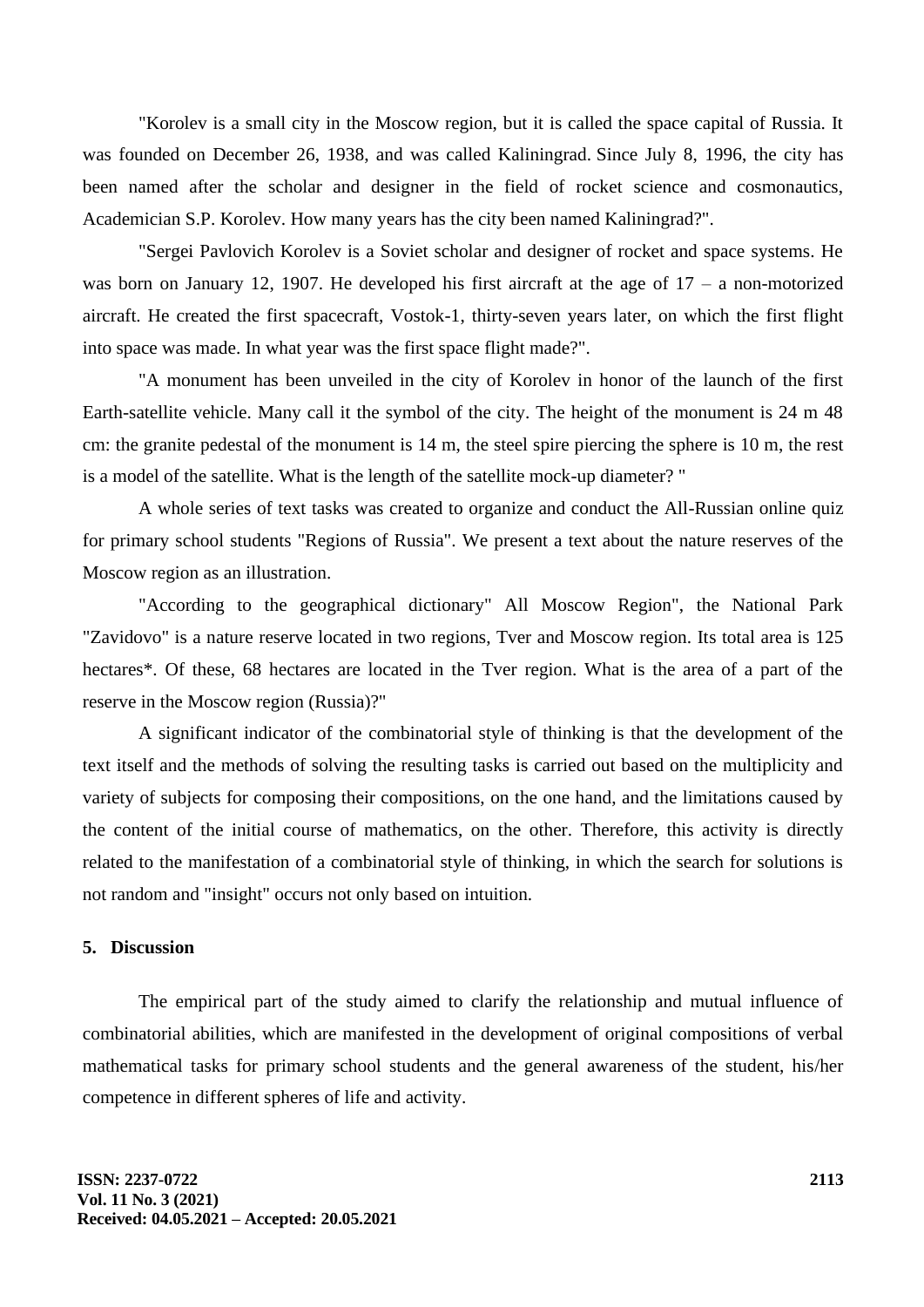Correlation and variance analysis was used to analyze the relationship and mutual influence between the scales (see Table 1).

|                              | General      | Table 1. Empirical values of correlation and vsfs |              |            |
|------------------------------|--------------|---------------------------------------------------|--------------|------------|
|                              | humanitarian | Combinatorial                                     | Psychosocial |            |
|                              | training     | abilities                                         | development  | Horizon    |
| Ability<br>think<br>to       | $0.842***$   | $0.922***$                                        | $0.839***$   | $0.872***$ |
| logically<br>$($ IQ<br>test, |              |                                                   |              |            |
| Raven, Amthauer)             |              |                                                   |              |            |
| General humanitarian         |              | $0.704***$                                        | $0.799***$   | $0.823***$ |
| training                     |              |                                                   |              |            |
| <b>Breadth of interests</b>  |              |                                                   |              |            |
| Success in mastering         |              |                                                   |              |            |
| academic subjects            |              |                                                   |              |            |
| Combinatorial                |              |                                                   | $0.734***$   | $0.769***$ |
| abilities                    |              |                                                   |              |            |

Table 1.Empirical values of correlation analysis

The analysis of the results allows formulating several conclusions that reflect the identified patterns. Thus, we have recorded that the growth of indicators on the "General humanitarian training" scale determines the growth of indicators on the "Combinatorial abilities" scale. The obtained value of  $r=0.704$  ( $p<0.001$ ) indicates the presence of significant strong positive relationships between the "General humanitarian training" and "Combinatorial abilities" scales.

The increase in the indicators on the "Logical thinking ability" scale also provides a tendency to increase the indicators on the "Combinatorial ability" scale. The correlation coefficient indicates the presence of significant strong positive relationships between the "Combinatorial abilities" scale and the "Logical thinking ability" factor  $(r=0.922; p<0.001)$ .

There are significant strong positive relationships between the "Combinatorial abilities "and" Psychosocial development" scales  $(r=0.734; p<0.001)$ . Respondents who have the severity of indicators on the "Psychosocial development" scale have higher indicators on the "Combinatorial abilities" scale.

Significant strong positive relationships were found between the "Combinatorial abilities" scale and the "Horizon" scale  $(r=0.769; p<0.001)$ . High scores on the "Horizon" scale correlate with similar scores on the "Combinatorial Abilities" scale.

The conducted analysis of the obtained data allows stating that non-cognitive factors directly affect the development of combinatorial abilities of future teachers. We used Levene's test to confirm the conclusion and found a statistically significant influence of the selected non-cognitive factors.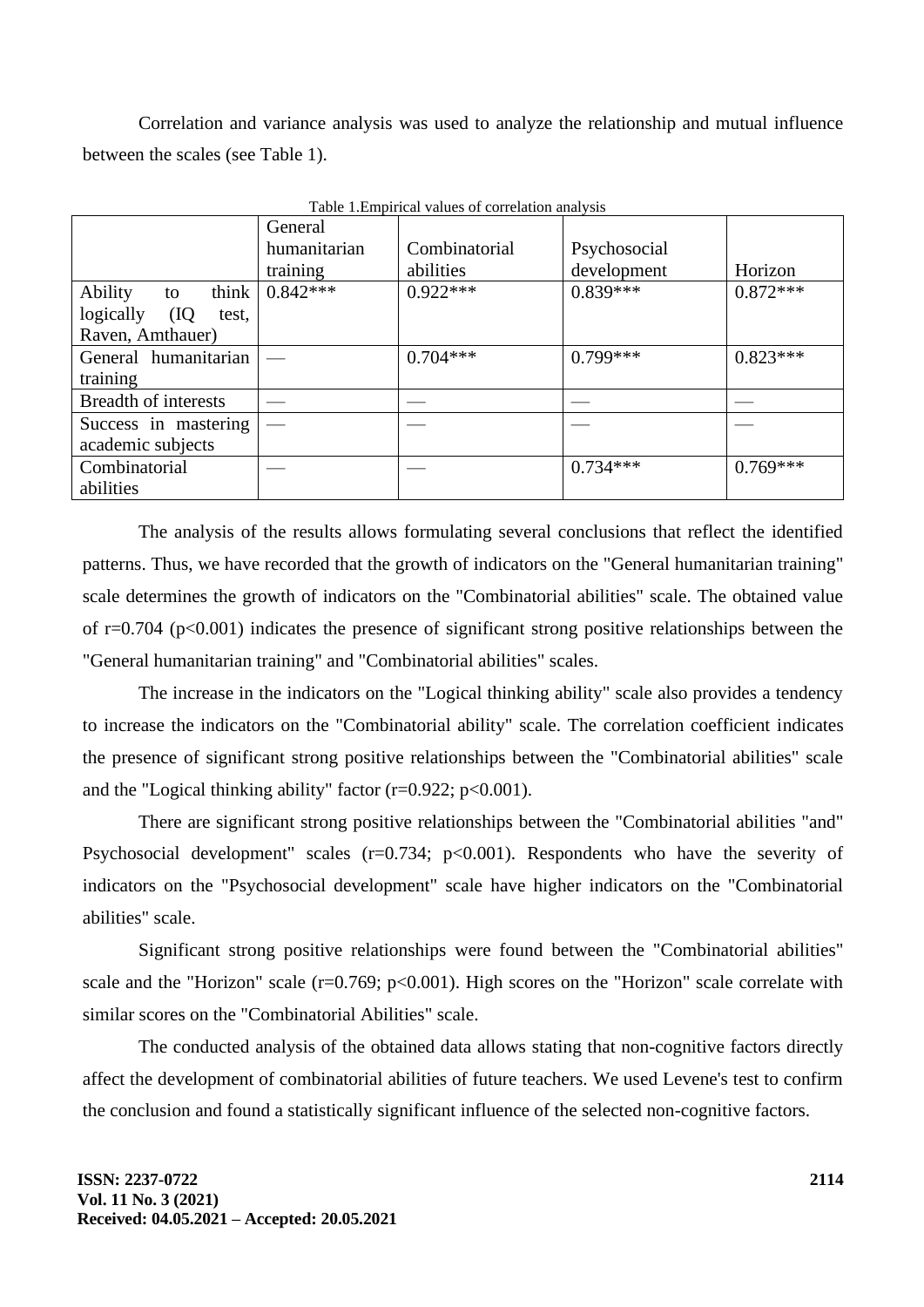The use of one-factor analysis of variance was sufficient to assess the impact of general humanitarian training on combinatorial abilities since no significant statistical differences between the variances were found  $(F=2.957; p>0.05)$ . We see that the "General humanitarian training" variable affects the value on the "Combinatorial abilities" scale and this effect is statistically significant (F=32,294; p<0.001). The highest value is observed at 5 points (7.1 $\pm$ 1.3), the lowest values at 2 points  $(44.6\pm4.0)$ .

Differences between variances (Levene's test) are statistically significant, so we performed a one-factor analysis of variance taking into account Welch's t-test. The influence of the "Horizon" variable (and these values are statistically significant) on the values on the "Combinatorial abilities" scale (F=7,126; p<0.001) was established. The highest value is observed at a high level (57.5 $\pm$ 0.5), the lowest values at a low level  $(46.5\pm4.9)$ .

There was also a statistically significant influence of psychosocial development on the values of the "Combinatorial abilities" scale  $(F=7,126; p<0.001)$ . The highest value is observed at a high level (57.5 $\pm$ 0.5), the lowest values at a low level (46.5 $\pm$ 4.9).

Due to the absence of statistically significant differences between the variances according to Levene's test  $(F=3,117; p>0.05)$ , the degree of influence of the level of development of logical thinking abilities on combinatorial abilities was carried out using single-factor analysis of variance. Here, we found a statistically significant influence of the value "Theoretical foundations of the initial course of mathematics" on the values according to the "Combinatorial abilities" scale (F=30,806;  $p<0.001$ ). The highest value is observed at the level of 5 points (56.0 $\pm$ 1.6), the lowest values at the level of 3 points  $(46.5\pm4.9)$ .

Finally, to determine the overall level of the intellectual development of students, we used two subscales of the G. Eysenck intelligence test, which characterize general intelligence. We concluded that if future primary school math teachers have reserves of intellectual development, then the intelligence coefficients that characterize it tend to increase.

## **6. Conclusion**

The development of combinatorial thinking in future teachers is understood by us as a combination of developed unidirectional, convergent thinking and several factors that characterize the general awareness of students, determined by evaluating the coefficients of general intellectual development, general humanitarian training, the breadth of interests and the degree of success in mastering academic subjects. The study showed the effectiveness of the proposed methodological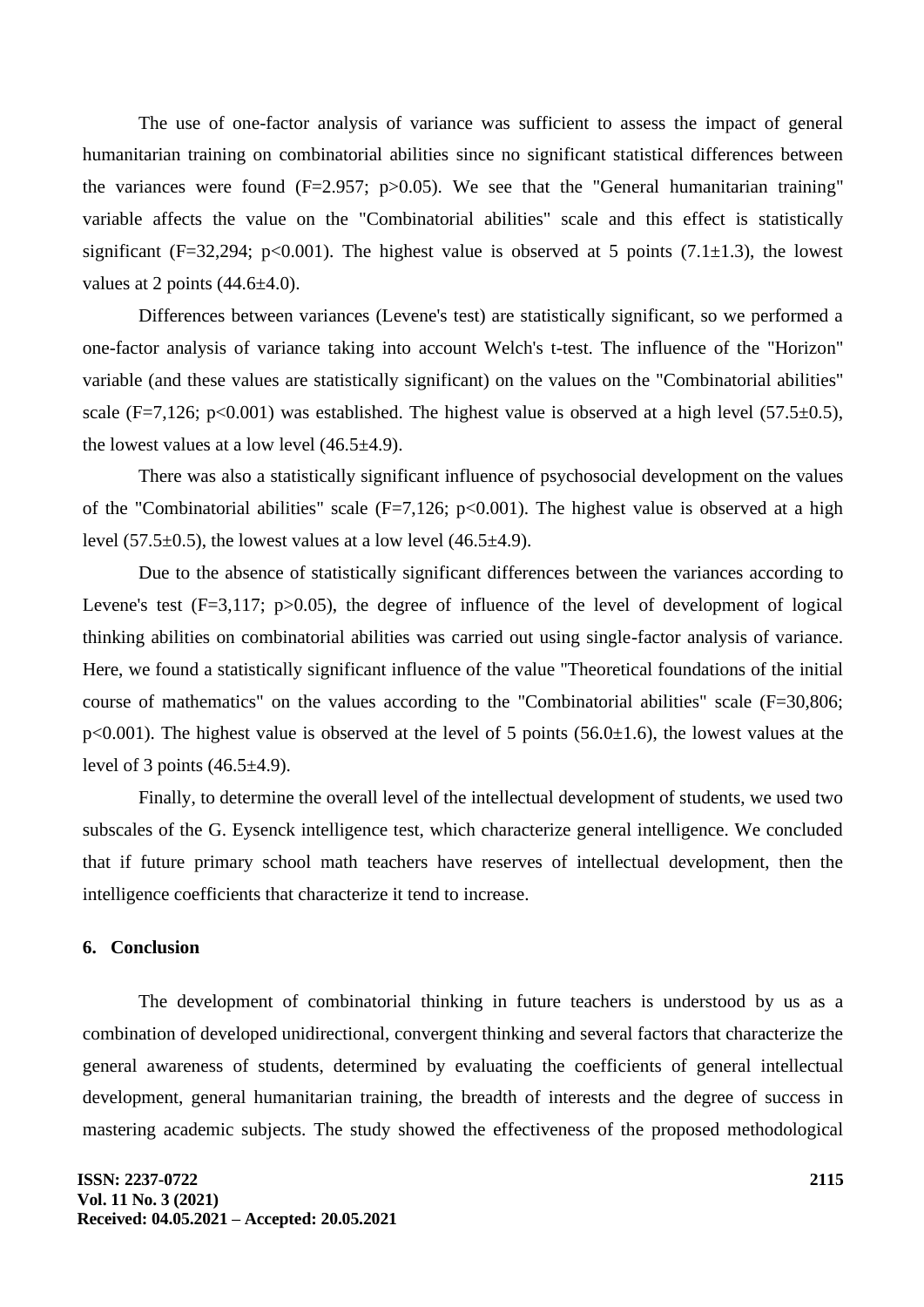solution to the problem of developing combinatorial abilities in students by working out in the classroom a methodology for teaching mathematics, plots of verbal, mathematical tasks for primary school children, of various levels of complexity using material from different spheres of life and human activity. The development of compositions of mathematical tasks for primary school students requires future teachers to mobilize their cognitive abilities and activate general competencies in different areas of life and activity and is an effective means of developing their combinatorial abilities.

A significant indicator of the combinatorial style of thinking is that the development of the text itself and the methods of solving the resulting tasks is carried out based on the multiplicity and variety of subjects for composing their compositions, on the one hand, and the limitations caused by the content of the initial course of mathematics, on the other. Therefore, this activity is directly related to the manifestation of a combinatorial style of thinking, in which the search for solutions is not random and "insight" occurs not only based on intuition.

The resource of constructing verbal mathematical tasks for younger students should be actively used in the practice of professional education of future mathematics teachers in primary school. Tasks of this kind activate the students' combinatorial thinking, which manifests itself directly in the professional sphere.

Acknowledgments. The organizers of the research thank all the students who took part in the research and express their gratitude for their participation in the First International Student Competition of Local Lore Mathematical Tasks for Younger Schoolchildren dedicated to the 80th anniversary of Professor Tolegen Karazhanovich Ospanov (Almaty), at which the research participants became laureates of the first, second and third-degree.

## **References**

Banshchikova T. N., Sokolovskii M. P., Morosanova V. I., Strategies for overcoming stressful situations: psychometric characteristics of the Russian version of the methodology / Siberian Psychological Journal. 2020. No. 76. p. 55-77.

Valueva E. A., Ushakov D. V., Insight and incubation in thinking: the role of awareness processes / Siberian Psychological Journal. 2017. No. 63. p. 19-35.

Velichkovskii B. M., Knyazev G. G. Valueva E. A., Ushakov D. V., New approaches in creative thinking research: From the phenomenology of insider to objective methods and neural network models / Voprosy psikhologii. 2019. No. 3. p. 3-16.